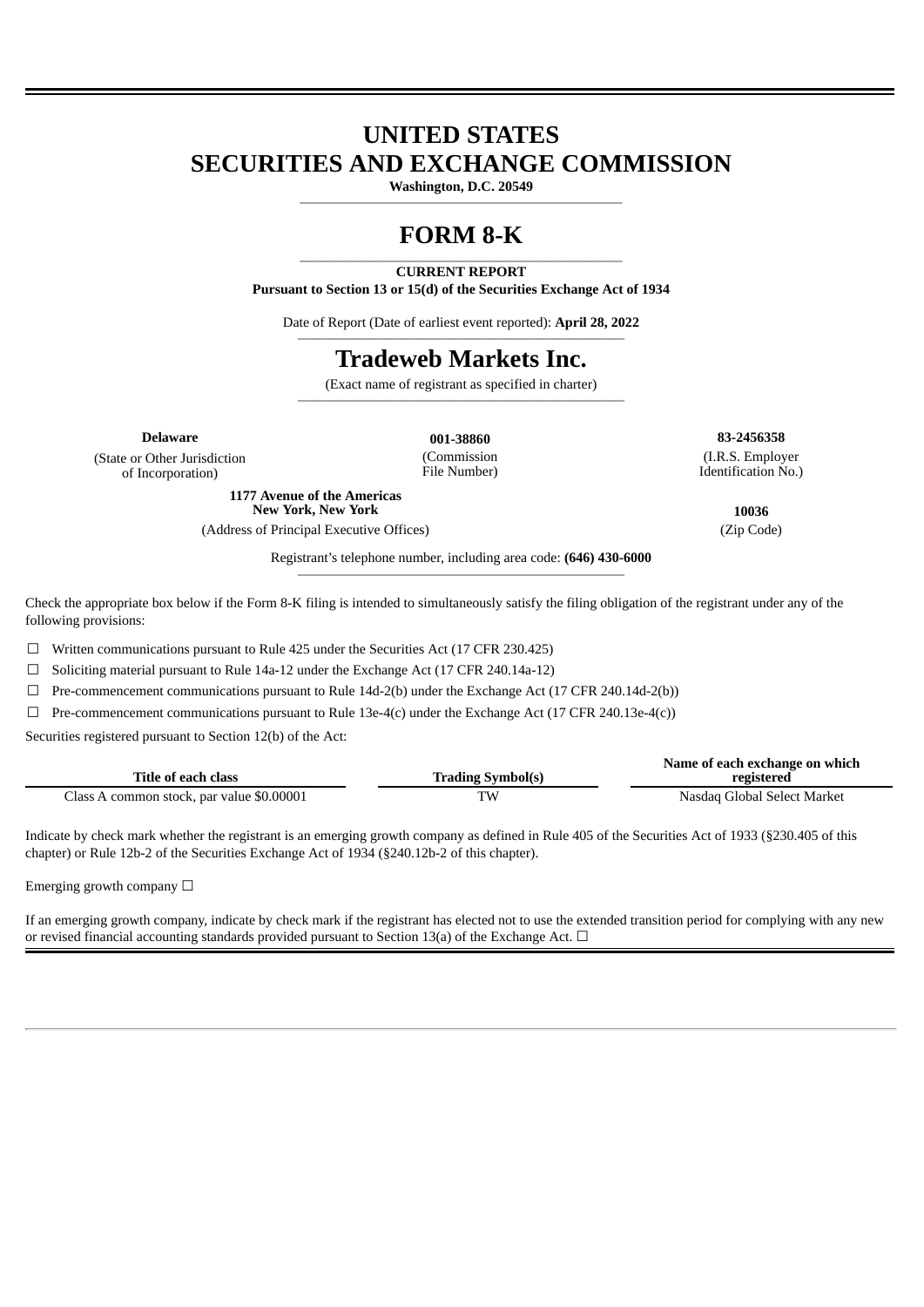#### **Item 2.02. Results of Operations and Financial Condition.**

On April 28, 2022, Tradeweb Markets Inc. (the "Company") issued a press release, a copy of which is furnished as Exhibit 99.1 hereto and incorporated herein by reference, announcing financial results for the quarter ended March 31, 2022.

In accordance with General Instruction B.2 of Form 8-K, the information in this Item 2.02 of this Current Report on Form 8-K, including Exhibit 99.1 attached hereto, shall not be deemed "filed" for the purposes of Section 18 of the Securities Exchange Act of 1934, as amended (the "Exchange Act"), or otherwise subject to the liabilities of that section, nor shall it be deemed incorporated by reference in any filing under the Securities Act of 1933, as amended, or the Exchange Act, except as shall be expressly set forth by specific reference in such a filing.

#### **Item 9.01. Financial Statements and Exhibits.**

(d) Exhibits:

| Exhibit<br><b>Number</b> | <b>Exhibit Description</b>                                                   |
|--------------------------|------------------------------------------------------------------------------|
| 99.1                     | Press Release of Tradeweb Markets Inc., dated April 28, 2022.                |
| 104                      | Cover Page Interactive Data File (embedded within the Inline XBRL document). |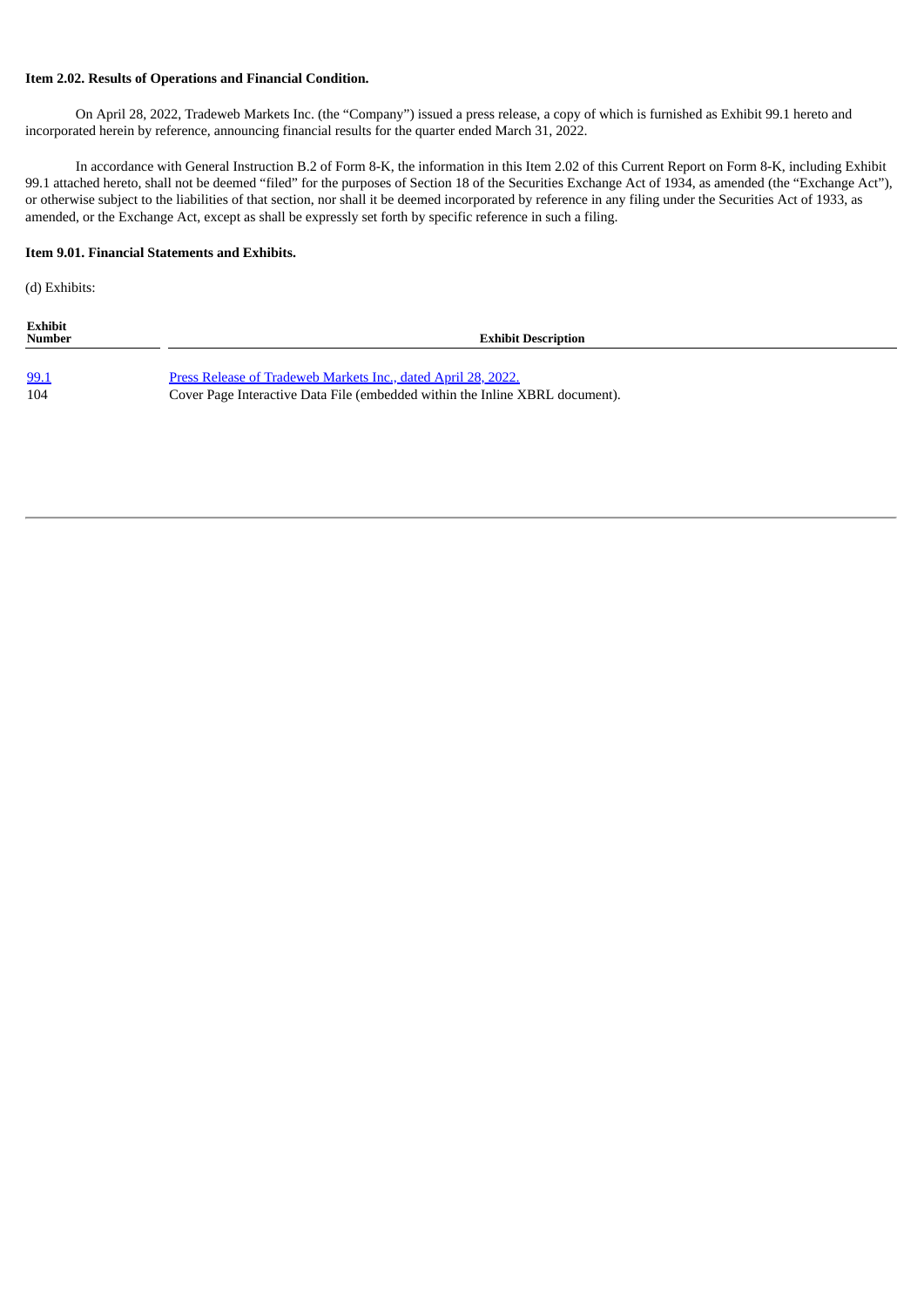### **SIGNATURES**

Pursuant to the requirements of the Securities Exchange Act of 1934, the registrant has duly caused this report to be signed on its behalf by the undersigned hereunto duly authorized.

TRADEWEB MARKETS INC.

Date: April 28, 2022 By: /s/ Douglas Friedman Name: Douglas Friedman Title: General Counsel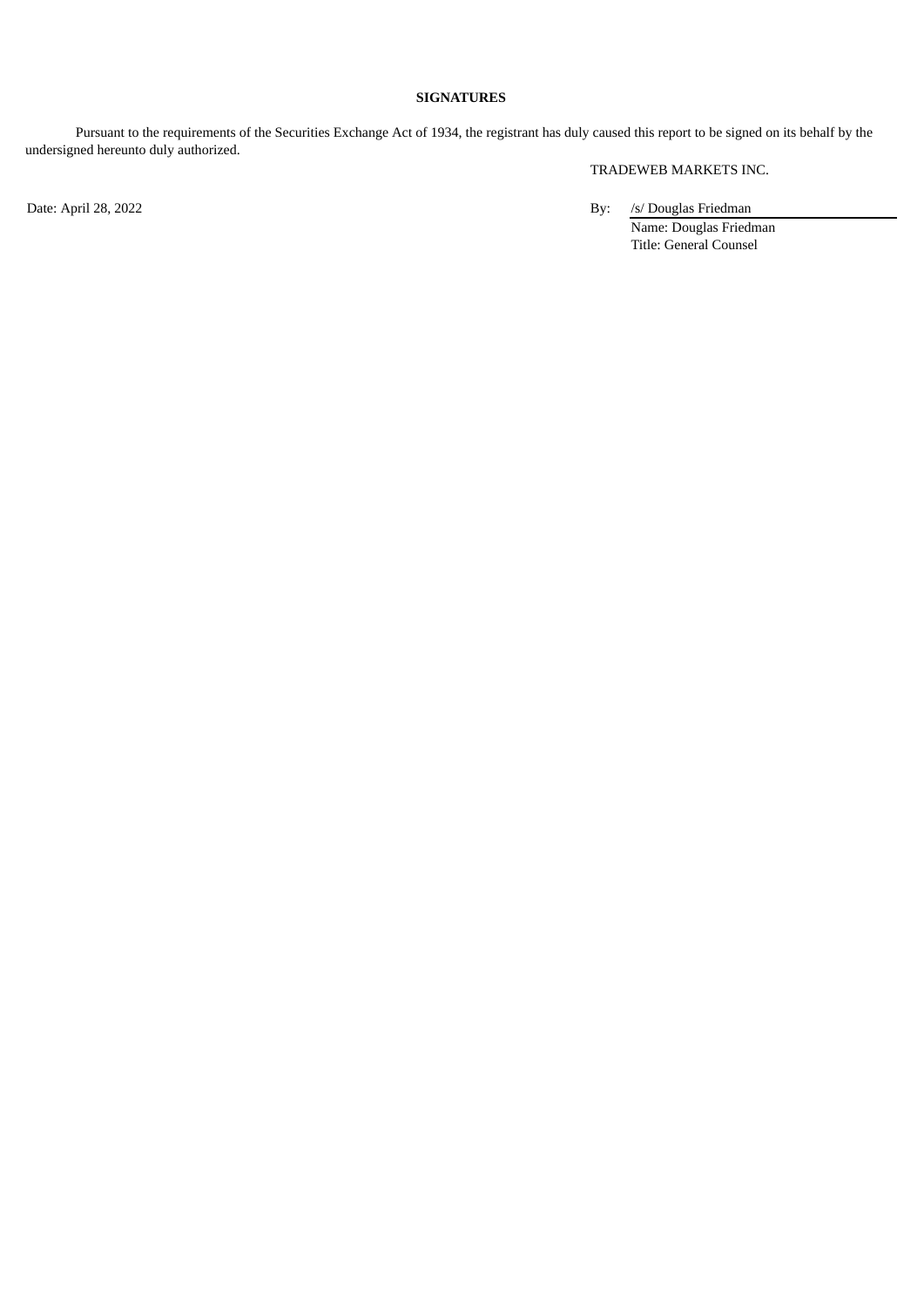<span id="page-3-0"></span>

### **TRADEWEB REPORTS FIRST QUARTER 2022 FINANCIAL RESULTS**

**New York, April 28, 2022** – Tradeweb Markets Inc. (Nasdaq: TW), a leading, global operator of electronic marketplaces for rates, credit, equities and money markets, today reported financial results for the quarter ended March 31, 2022.

**\$311.5 million** quarterly revenues increased **13.9%** (**15.9%** on a constant currency basis) compared to prior year period

**\$1.2 trillion** average daily volume ("ADV") for the quarter, an increase of **10.9%** compared to prior year period, with record ADV in U.S. and European government bonds; swaps/swaptions ≥ 1-year; fully electronic U.S. High Grade and fully electronic U.S. High Yield credit; European credit; U.S. and European ETFs; and Repurchase Agreements

**\$97.4 million** net income and **\$115.1 million** adjusted net income for the quarter, increases of **19.5%** and **13.3%** respectively from prior year period

**51.6%** adjusted EBITDA margin or **\$160.6 million** adjusted EBITDA for the quarter, compared to 52.0% or \$142.1 million respectively for prior year period

**\$0.40** diluted earnings per share ("Diluted EPS") for the quarter and **\$0.48** adjusted diluted earnings per share

**\$0.08** per share quarterly cash dividend declared; **\$47.3 million** of shares repurchased

#### **Lee Olesky, Chairman and CEO, Tradeweb Markets:**

"Tradeweb surpassed \$300 million in quarterly revenue for the first time in our history, showcasing the diversity of our business with strong contributions from rates, credit and equities. Increased rates volatility in the first quarter of 2022 contributed to record volumes in U.S. Treasuries, European government bonds and swaps. Credit delivered a record revenue quarter driven by broad-based product growth and strong corporate bond client engagement across RFQ, Tradeweb AllTrade, and Portfolio Trading – which saw a  $\sim$  60% YoY increase in the number of firms using the tool. In February, our board announced succession plans for the company; I was honored to be appointed Chairman, and I am tremendously excited that my longtime partner Billy Hult will succeed me as CEO on January 1, 2023. Tradeweb has an outstanding leadership team and we believe we are well positioned for the future."

| <b>SELECT FINANCIAL</b><br><b>RESULTS</b>                   |     | 1Q22    | <b>1Q21</b>   | <b>Change</b> | <b>Constant</b><br><b>Currency</b><br>Growth <sup>(1)</sup> | ADV (US \$bn)<br>(Unaudited)                                                         |                                                                                                                                                                |                |             |        |
|-------------------------------------------------------------|-----|---------|---------------|---------------|-------------------------------------------------------------|--------------------------------------------------------------------------------------|----------------------------------------------------------------------------------------------------------------------------------------------------------------|----------------|-------------|--------|
| (dollars in thousands except per share amounts) (Unaudited) |     |         |               |               |                                                             | <b>Asset Class</b>                                                                   | <b>Product</b>                                                                                                                                                 | 1Q22           | <b>1021</b> | YoY    |
| <b>GAAP Financial Measures</b>                              |     |         |               |               |                                                             | Rates                                                                                | Cash                                                                                                                                                           | \$<br>387 \$   | 379         | 2.3%   |
| Total revenue                                               | \$  | 311.486 | \$<br>273.399 | 13.9%         | 15.9 %                                                      |                                                                                      | <b>Derivatives</b>                                                                                                                                             | 361            | 287         | 25.6 % |
| Rates                                                       | \$  | 160,339 | \$<br>142,929 | 12.2%         | 14.4 %                                                      |                                                                                      | Total                                                                                                                                                          | 749            | 666         | 12.4 % |
| Credit                                                      | \$  | 86,318  | \$<br>74,368  | 16.1%         | 17.6<br>$\%$                                                | Credit                                                                               | Cash                                                                                                                                                           | 11             | 10          | 3.9%   |
| Equities                                                    | \$  | 26,535  | \$<br>18,861  | 40.7%         | 45.6 %                                                      |                                                                                      | Derivatives                                                                                                                                                    | 22             | 17          | 34.3 % |
| Money Markets                                               | \$  | 11,524  | \$<br>10,818  | 6.5%          | 8.1 %                                                       |                                                                                      | <b>Total</b>                                                                                                                                                   | 33             | 27          | 22.7 % |
| Market Data                                                 | \$  | 21,366  | \$<br>19,972  | 7.0%          | 7.5<br>$\%$                                                 | Equities                                                                             | Cash                                                                                                                                                           | 13             | 9           | 41.5 % |
| Other                                                       | \$  | 5,404   | \$<br>6,451   | (16.2) %      | (16.2) %                                                    |                                                                                      | Derivatives                                                                                                                                                    | 9              | 7           | 21.4 % |
| Net income                                                  | \$  | 97,445  | \$<br>81,565  | 19.5%         |                                                             |                                                                                      | <b>Total</b>                                                                                                                                                   | 21             | 16          | 32.6 % |
| Net income attributable<br>to Tradeweb Markets              |     |         |               |               |                                                             | Money Markets Cash                                                                   |                                                                                                                                                                | 372            | 350         | 6.4 %  |
| Inc. $(2)$                                                  | \$  | 82,965  | \$<br>67,859  | 22.3%         |                                                             |                                                                                      | Total                                                                                                                                                          | 372            | 350         | 6.4 %  |
| <b>Diluted EPS</b>                                          | \$  | 0.40    | \$<br>0.33    | 21.2%         |                                                             |                                                                                      | <b>Total</b>                                                                                                                                                   | \$<br>1,175 \$ | 1,059       | 10.9%  |
| <b>Non-GAAP Financial Measures</b>                          |     |         |               |               |                                                             |                                                                                      |                                                                                                                                                                |                |             |        |
| Adjusted EBITDA (1)                                         | \$. | 160,635 | \$<br>142,084 | 13.1%         | 14.5 %                                                      | (1) Adjusted EBITDA, Adjusted EBITDA margin, Adjusted EBIT, Adjusted EBIT margin,    | Adjusted Net Income, Adjusted Diluted EPS and constant currency growth are non-                                                                                |                |             |        |
| <b>Adjusted EBITDA</b><br>margin $(1)$                      |     | 51.6%   | 52.0%         | $-40$ bps     | $-64$ bps                                                   | financial measures.                                                                  | GAAP financial measures. See "Non-GAAP Financial Measures" below and the<br>attached schedules for additional information and reconciliations of such non-GAAP |                |             |        |
| Adjusted EBIT <sup>(1)</sup>                                | \$  | 147,954 | \$<br>130,721 | 13.2%         | 14.7 %                                                      |                                                                                      |                                                                                                                                                                |                |             |        |
| Adjusted EBIT margin                                        |     | 47.5 %  | 47.8%         | $-31$ bps     | $-50$ bps                                                   | (2) Represents net income less net income attributable to non-controlling interests. |                                                                                                                                                                |                |             |        |
| Adjusted Net Income (1) \$                                  |     | 115,055 | \$<br>101,578 | 13.3%         | 14.8 %                                                      |                                                                                      |                                                                                                                                                                |                |             |        |
| Adjusted Diluted EPS                                        | \$  | 0.48    | \$<br>0.43    | 11.6%         | 14.0 %                                                      |                                                                                      |                                                                                                                                                                |                |             |        |

| ADV (US \$bn)<br>(Unaudited) |                    |                |       |         |
|------------------------------|--------------------|----------------|-------|---------|
| <b>Asset Class</b>           | <b>Product</b>     | 1Q22           | 1Q21  | YoY     |
| Rates                        | Cash               | \$<br>387 \$   | 379   | $2.3\%$ |
|                              | <b>Derivatives</b> | 361            | 287   | 25.6 %  |
|                              | Total              | 749            | 666   | 12.4 %  |
| Credit                       | Cash               | 11             | 10    | 3.9%    |
|                              | Derivatives        | 22             | 17    | 34.3 %  |
|                              | Total              | 33             | 27    | 22.7 %  |
| Equities                     | Cash               | 13             | 9     | 41.5 %  |
|                              | Derivatives        | 9              | 7     | 21.4 %  |
|                              | <b>Total</b>       | 21             | 16    | 32.6 %  |
| Money Markets Cash           |                    | 372            | 350   | 6.4%    |
|                              | Total              | 372            | 350   | 6.4%    |
|                              | Total              | \$<br>1,175 \$ | 1,059 | 10.9 %  |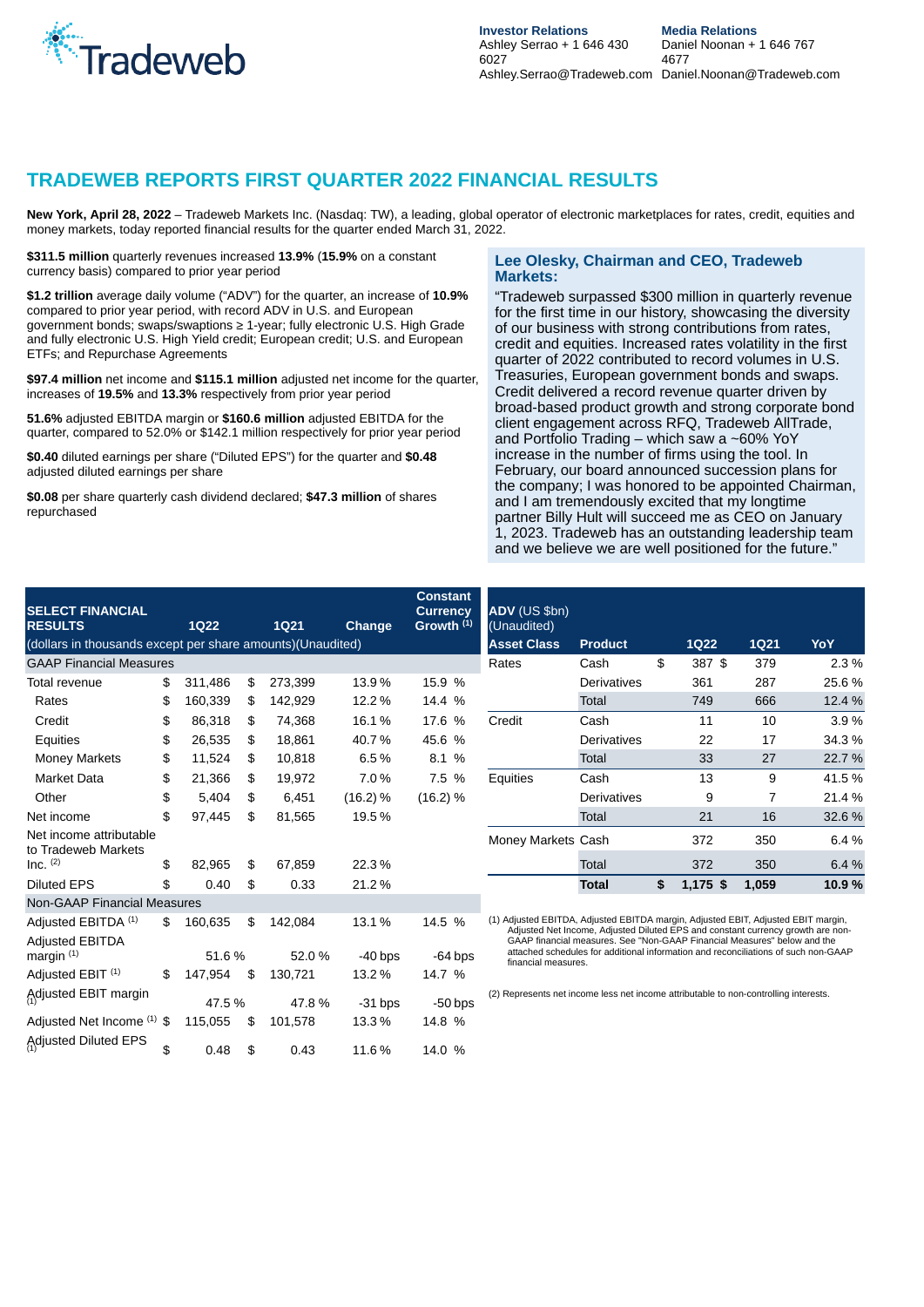#### **DISCUSSION OF RESULTS**

**Rates** – Revenues of \$160.3 million in the first quarter of 2022 increased 12.2% compared to prior year period (14.4% on a constant currency basis). Rates ADV was up 12.4% with record ADV in U.S. and European government bonds, as well as swaps/swaptions ≥ 1-year.

**Credit** – Revenues of \$86.3 million in the first quarter of 2022 increased 16.1% compared to prior year period (17.6% on a constant currency basis). Credit ADV was up 22.7% with record ADV in fully electronic U.S. High Grade credit, fully electronic U.S. High Yield credit, and European credit. Tradeweb's share of fully electronic TRACE volume for U.S. High Grade and U.S. High Yield for the quarter increased by +180 bps and +320 bps, respectively, compared to prior year period.

**Equities** – Revenues of \$26.5 million in the first quarter of 2022 increased 40.7% compared to prior year period (45.6% on a constant currency basis). Equities ADV was up 32.6% with record ADV in U.S. and European ETFs.

**Money Markets** – Revenues of \$11.5 million in the first quarter of 2022 increased 6.5% compared to prior year period (8.1% on a constant currency basis). Money Markets ADV was up 6.4% led by record ADV in Repurchase Agreements.

**Market Data** – Revenues of \$21.4 million in the first quarter of 2022 increased 7.0% compared to prior year period (7.5% on a constant currency basis). The increase was derived from increased third party market data fees, Refinitiv market data fees and revenue from our APA reporting service.

**Other** – Revenues of \$5.4 million in the first quarter of 2022 decreased 16.2% compared to prior year period (16.2% decrease on a constant currency basis). The decrease was driven primarily by lower fees from software development and implementation projects performed on behalf of certain retail clients.

**Operating Expenses** of \$199.9 million in the first quarter of 2022 increased 14.2% compared to \$175.1 million in the prior year period due to: higher employee compensation and benefits associated with higher headcount to support growth and higher performance-related compensation; higher depreciation and amortization expense; higher technology and communications expenses primarily due to increased clearing, data and client service fees driven by higher trading volumes; and higher general and administrative expense, as foreign exchange gains decreased and travel and entertainment expense increased following the easing of restrictions relating to the pandemic.

**Adjusted Expenses** of \$163.5 million increased 14.6% (17.1% on a constant currency basis) compared to the prior year period due to: higher employee compensation and benefits associated with higher headcount to support growth and higher performance-related compensation; higher technology and communications expenses; higher depreciation and amortization expenses; and higher general and administrative expenses. Please see "Non-GAAP Financial Measures" below for additional information.

#### **CAPITAL MANAGEMENT**

- \$828.1 million in cash and cash equivalents and an undrawn \$500 million credit facility at March 31, 2022
- Non-acquisition related capital expenditures and capitalization of software development in first quarter 2022: \$18.0 million
- Free cash flow for the trailing twelve months ended March 31, 2022 of \$510.9 million, up 7.8% compared to the prior year period. See "Non-GAAP Financial Measures" for additional information
- During the first quarter of 2022, as part of its Share Repurchase Program, Tradeweb purchased 559,428 shares of Class A common stock, at an average price of \$84.59, for purchases totaling \$47.3 million. As of March 31, 2022, a total of \$27.0 million remained available for repurchase pursuant to the Share Repurchase Program
- \$95.8 million in shares were withheld in the first quarter of 2022 to satisfy tax obligations related to the exercise of stock options and vesting of restricted stock units and performance-based restricted stock units
- The Board of Directors of Tradeweb Markets Inc. declared a quarterly cash dividend of \$0.08 per share of Class A common stock and Class B common stock. The dividend will be payable on June 15, 2022 to stockholders of record as of June 1, 2022

#### **OTHER MATTERS**

#### **Full-Year 2022 Guidance\***

Full-Year 2022 guidance is unchanged from prior quarter.

- Adjusted Expenses: \$620 \$655 million
- Acquisition and Refinitiv Transaction related depreciation and amortization expense: \$127 million
- Assumed non-GAAP tax rate: ~22.0%
- Capital expenditures and capitalization of software development: \$62 \$68 million

\*GAAP operating expenses and tax rate quidance are not provided due to the inherent difficulty in quantifying certain amounts due to a variety of factors including the *unpredictability in the movement of foreign currency rates.*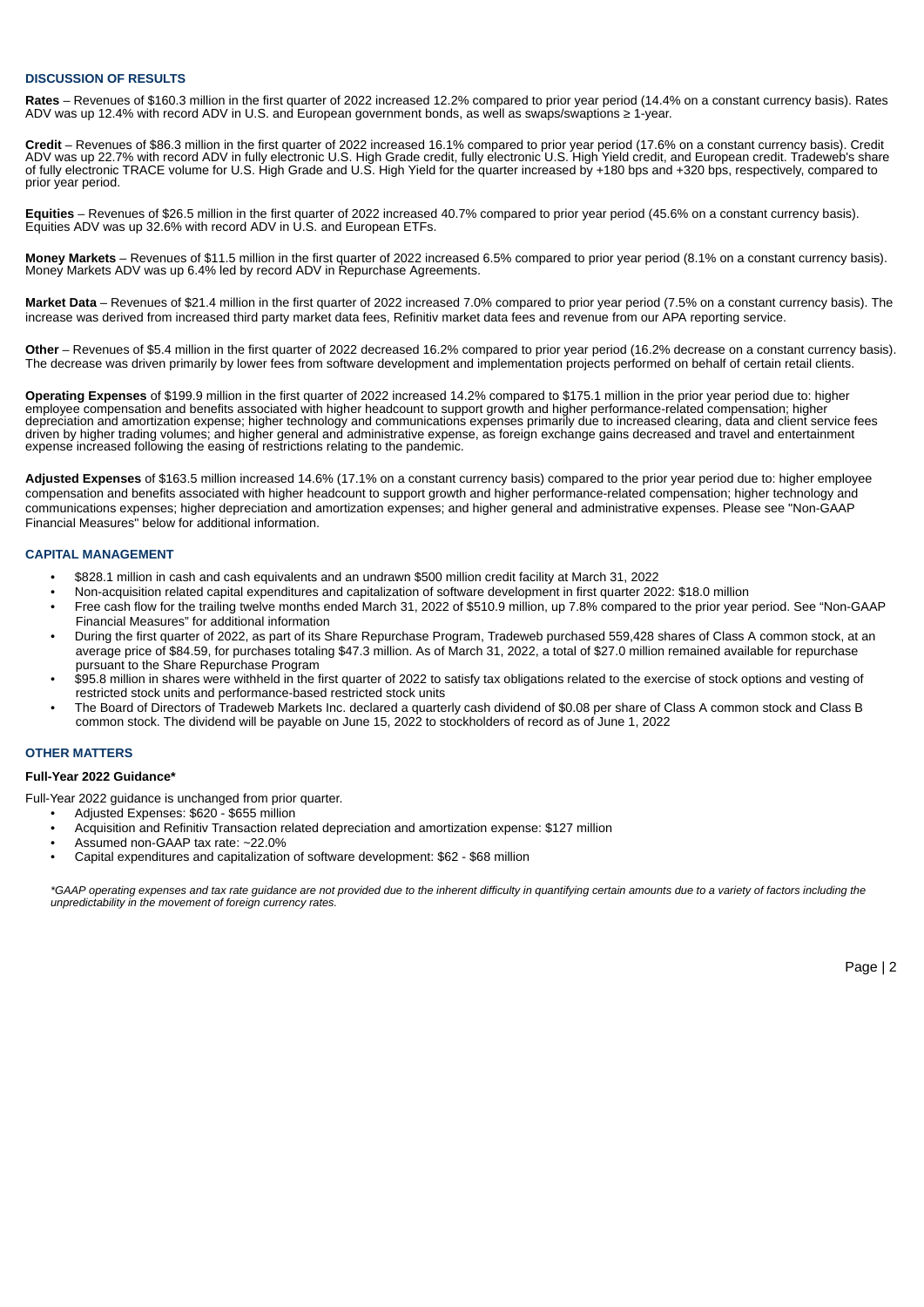#### **CONFERENCE CALL**

Tradeweb Markets will hold a conference call to discuss first quarter 2022 results starting at 9:30 AM EDT today, April 28, 2022. A live, audio webcast of the conference call along with related materials will be available at http://investors.tradeweb.com. Alternatively, interested parties can access the call by dialing 866-221-1629 (U.S.) or +1 470-495-9175 (international) and entering conference ID 9566847. After the conference call, an archived recording will be available at http://investors.tradeweb.com.

#### **ABOUT TRADEWEB MARKETS**

Tradeweb Markets Inc. (Nasdaq: TW) is a leading, global operator of electronic marketplaces for rates, credit, equities and money markets. Founded in 1996, Tradeweb provides access to markets, data and analytics, electronic trading, straight-through-processing and reporting for more than 40 products to clients in the institutional, wholesale and retail markets. Advanced technologies developed by Tradeweb enhance price discovery, order execution and trade workflows while allowing for greater scale and helping to reduce risks in client trading operations. Tradeweb serves approximately 2,500 clients in more than 65 countries. On average, Tradeweb facilitated more than \$1 trillion in notional value traded per day over the past four fiscal quarters. For more information, please go to www.tradeweb.com.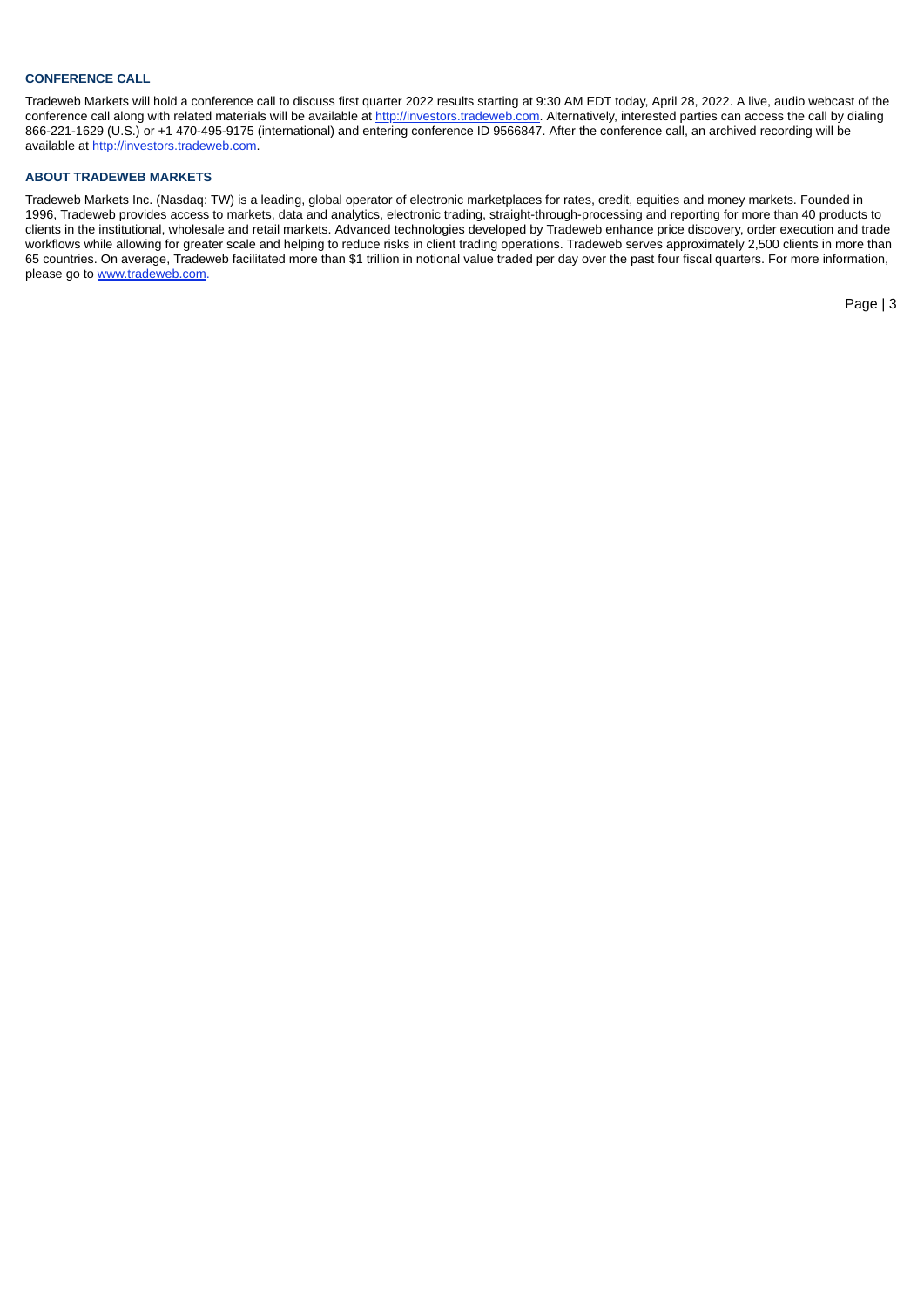#### **TRADEWEB MARKETS INC. INCOME STATEMENT Dollars in Thousands, Except Per Share Data**

|                                                                                             | <b>Three Months Ended</b> |              |
|---------------------------------------------------------------------------------------------|---------------------------|--------------|
|                                                                                             | March 31,                 |              |
|                                                                                             | 2022                      | 2021         |
| <b>Revenues</b>                                                                             | (unaudited)               | (unaudited)  |
| Transaction fees and commissions                                                            | \$<br>251,805 \$          | 217,816      |
| Subscription fees                                                                           | 41,455                    | 37,868       |
| Refinitiv market data fees                                                                  | 15,558                    | 15,117       |
| Other                                                                                       | 2,668                     | 2,598        |
| <b>Total revenue</b>                                                                        | 311,486                   | 273,399      |
|                                                                                             |                           |              |
| <b>Expenses</b>                                                                             |                           |              |
| Employee compensation and benefits                                                          | 117,991                   | 103,622      |
| Depreciation and amortization                                                               | 44,450                    | 40,966       |
| Technology and communications                                                               | 15,776                    | 13,544       |
| General and administrative                                                                  | 10,313                    | 3,459        |
| Professional fees                                                                           | 7,857                     | 9,728        |
| Occupancy                                                                                   | 3,497                     | 3,753        |
| <b>Total expenses</b>                                                                       | 199,884                   | 175,072      |
| <b>Operating income</b>                                                                     | 111,602                   | 98,327       |
| Net interest income (expense)                                                               | (447)                     | (493)        |
| Income before taxes                                                                         | 111,155                   | 97,834       |
| Provision for income taxes                                                                  | (13, 710)                 | (16, 269)    |
| Net income                                                                                  | 97,445                    | 81,565       |
| Less: Net income attributable to non-controlling interests                                  | 14,480                    | 13,706       |
| Net income attributable to Tradeweb Markets Inc.                                            | \$<br>82,965              | \$<br>67,859 |
|                                                                                             |                           |              |
| Earnings per share attributable to Tradeweb Markets Inc. Class A and B common stockholders: |                           |              |
| <b>Basic</b>                                                                                | \$<br>$0.41$ \$           | 0.34         |
| Diluted                                                                                     | \$<br>0.40                | \$<br>0.33   |
| Weighted average shares outstanding:                                                        |                           |              |
| <b>Basic</b>                                                                                | 204,061,347               | 199,064,607  |
| <b>Diluted</b>                                                                              | 207,497,102               | 205,028,717  |
|                                                                                             |                           |              |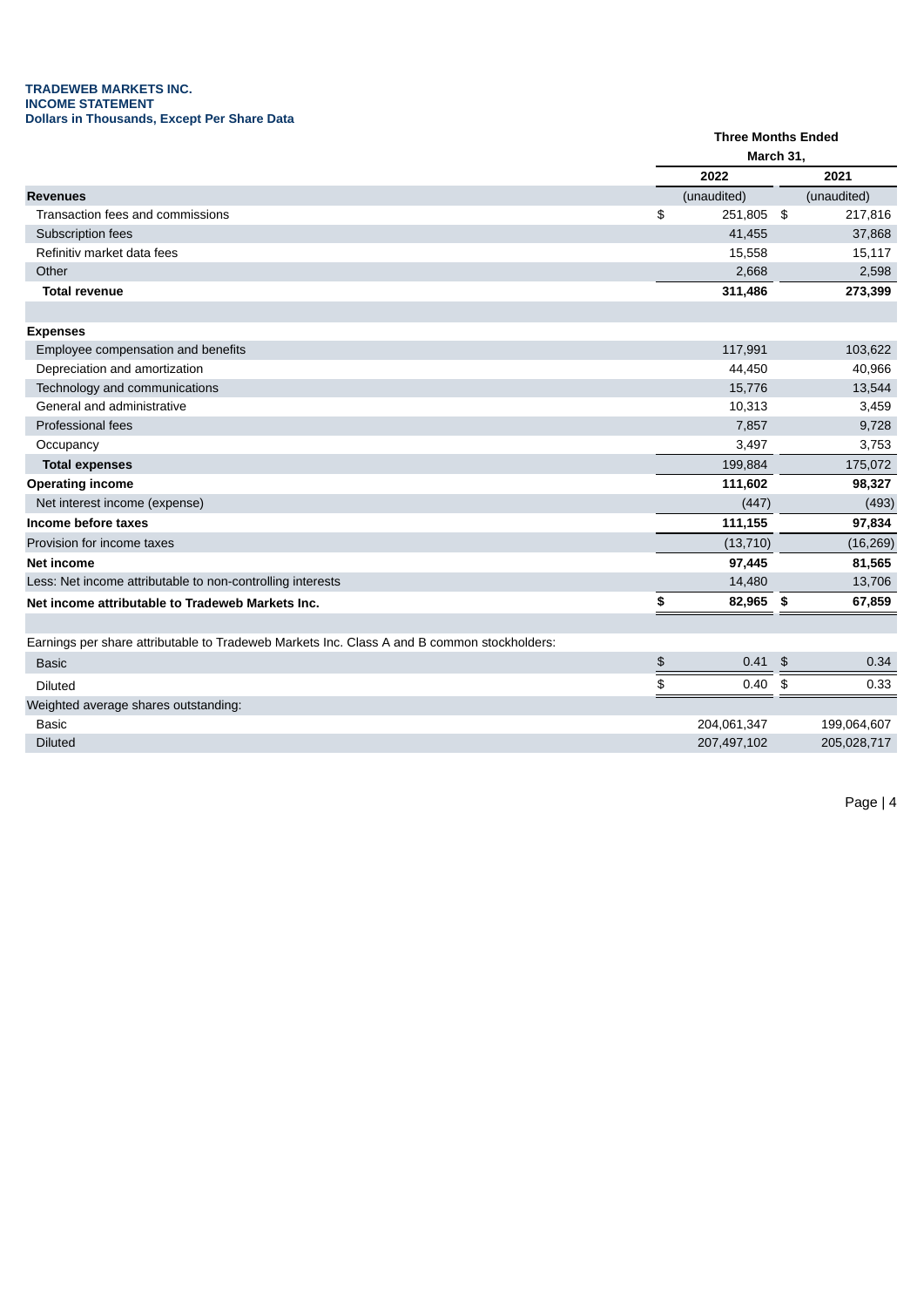#### **TRADEWEB MARKETS INC. RECONCILIATION OF NON-GAAP FINANCIAL MEASURES (UNAUDITED) Dollars in Thousands, Except per Share Data**

|                                                                                            | <b>Three Months Ended</b> |                        |           |  |  |  |  |
|--------------------------------------------------------------------------------------------|---------------------------|------------------------|-----------|--|--|--|--|
| Reconciliation of Net Income to Adjusted EBITDA, Adjusted EBITDA Margin, Adjusted EBIT and |                           | March 31,              |           |  |  |  |  |
| <b>Adjusted EBIT Margin</b>                                                                | 2022                      |                        | 2021      |  |  |  |  |
|                                                                                            |                           | (dollars in thousands) |           |  |  |  |  |
| Net income                                                                                 | \$<br>97,445              | \$                     | 81,565    |  |  |  |  |
| Acquisition transaction costs (1)                                                          | (18)                      |                        | 1,761     |  |  |  |  |
| Net interest (income) expense                                                              | 447                       |                        | 493       |  |  |  |  |
| Depreciation and amortization                                                              | 44,450                    |                        | 40,966    |  |  |  |  |
| Stock-based compensation expense (2)                                                       | 3,869                     |                        | 6,383     |  |  |  |  |
| Provision for income taxes                                                                 | 13,710                    |                        | 16,269    |  |  |  |  |
| Foreign exchange (gains) / losses (3)                                                      | 732                       |                        | (5, 353)  |  |  |  |  |
| Tax receivable agreement liability adjustment (4)                                          |                           |                        |           |  |  |  |  |
| Adjusted EBITDA                                                                            | 160,635                   | \$                     | 142,084   |  |  |  |  |
| Less: Depreciation and amortization                                                        | (44, 450)                 |                        | (40, 966) |  |  |  |  |
| Add: D&A related to acquisitions and the Refinitiv Transaction (5)                         | 31,769                    |                        | 29,603    |  |  |  |  |
| Adjusted EBIT                                                                              | 147,954                   | \$                     | 130,721   |  |  |  |  |
| Adjusted EBITDA margin <sup>(6)</sup>                                                      | 51.6%                     |                        | 52.0 %    |  |  |  |  |
| Adjusted EBIT margin (6)                                                                   | 47.5 %                    |                        | 47.8%     |  |  |  |  |

(1) Represents transaction and other costs related to the NFI Acquisition, which closed in June 2021. Acquisition-related costs primarily include legal, consulting and advisory fees and severance costs<br>incurred that relate

method control of the Special Compensation expense associated with the Special Option Award and post-IPO options awarded in 2019 and payroll taxes associated with exercises of such payroll taxes associated with exercises o options during the applicable period totaling \$2.1 million and \$6.4 million during the three months ended March 31, 2022 and 2021, respectively, and non-cash accelerated stock-based compensation<br>expense associated with our

(3) Represents unrealized gain or loss recognized on foreign currency forward contracts and foreign exchange gain or loss from the revaluation of cash denominated in a different currency than the<br>entity's functional curren

(4) Represents income recognized during the applicable period due to changes in the tax receivable agreement liability recorded in the statement of financial condition as a result of changes in the mix of

earnings, tax legislation and tax rates in various jurisdictions which impacted our tax savings.<br>(5) Represents intangible asset and acquired software amortization resulting from the NFI Acquisition and intangible asset am

|                                                                              | <b>Three Months Ended</b><br>March 31,   |    |           |  |  |
|------------------------------------------------------------------------------|------------------------------------------|----|-----------|--|--|
| Reconciliation of Net Income to Adjusted Net Income and Adjusted Diluted EPS | 2022                                     |    | 2021      |  |  |
|                                                                              | (in thousands, except per share amounts) |    |           |  |  |
| Earnings per diluted share                                                   | \$<br>$0.40$ \$                          |    | 0.33      |  |  |
| Net income attributable to Tradeweb Markets Inc.                             | \$<br>82,965 \$                          |    | 67,859    |  |  |
| Net income attributable to non-controlling interests (1)                     | 14,480                                   |    | 13,706    |  |  |
| Net income                                                                   | 97,445                                   |    | 81,565    |  |  |
| Provision for income taxes                                                   | 13,710                                   |    | 16,269    |  |  |
| Acquisition transaction costs (2)                                            | (18)                                     |    | 1,761     |  |  |
| D&A related to acquisitions and the Refinitiv Transaction (3)                | 31,769                                   |    | 29,603    |  |  |
| Stock-based compensation expense (4)                                         | 3,869                                    |    | 6,383     |  |  |
| Foreign exchange (gains) / losses (5)                                        | 732                                      |    | (5, 353)  |  |  |
| Tax receivable agreement liability adjustment (6)                            |                                          |    |           |  |  |
| Adjusted Net Income before income taxes                                      | 147,507                                  |    | 130,228   |  |  |
| Adjusted income taxes (7)                                                    | (32, 452)                                |    | (28, 650) |  |  |
| Adjusted Net Income                                                          | \$<br>115,055 \$                         |    | 101,578   |  |  |
| Adjusted Diluted EPS <sup>(8)</sup>                                          | \$<br>0.48                               | \$ | 0.43      |  |  |

(1) Represents the reallocation of net income attributable to non-controlling interests from the assumed exchange of all outstanding LLC Interests held by non-controlling interests for shares of Class A or

Class B common stock. (2) Represents transaction and other costs related to the NFI Acquisition, which closed in June 2021. Acquisition-related costs primarily include legal, consulting and advisory fees and severance costs

incurred that relate to the acquisition transaction.<br>(3) Represents intangible asset and acquired software amortization resulting from the NFI Acquisition and intangible asset amortization and increased tangible asset and and amortization resulting from the application of pushdown accounting to the Refinitiv Transaction (where all assets were marked to fair value as of the closing date of the Refinitiv Transaction).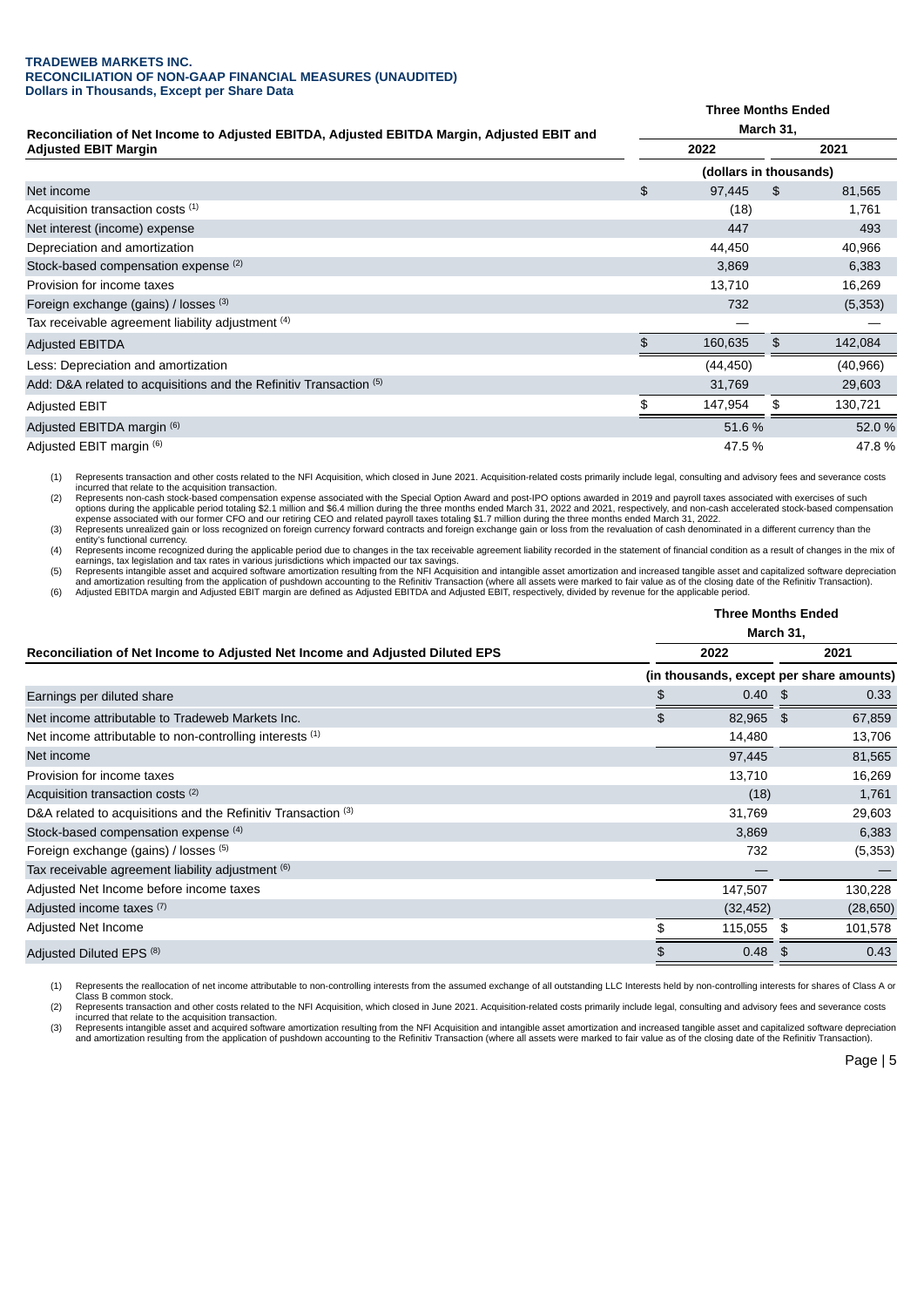- Represents non-cash stock-based compensation expense associated with the Special Option Award and post-IPO options awarded in 2019 and payroll taxes associated with exercises of such options options awarded in 2019 and pay
- entity's functional currency.
- (6) Represents income recognized during the applicable period due to changes in the tax receivable agreement liability recorded in the statement of financial condition as a result of changes in the mix of<br>(7) Represents co
- 

The following table summarizes the calculation of Adjusted Diluted EPS for the periods presented:

|                                                                                                    |           | <b>Three Months Ended</b> |  |             |  |
|----------------------------------------------------------------------------------------------------|-----------|---------------------------|--|-------------|--|
| Reconciliation of Diluted Weighted Average Shares Outstanding to Adjusted Diluted Weighted Average | March 31, |                           |  |             |  |
| <b>Shares Outstanding and Adjusted Diluted EPS</b>                                                 |           | 2022                      |  | 2021        |  |
| Diluted weighted average shares of Class A and Class B common stock outstanding                    |           | 207,497,102               |  | 205,028,717 |  |
| Weighted average of other participating securities (1)                                             |           | 53,756                    |  |             |  |
| Assumed exchange of LLC Interests for shares of Class A or Class B common stock (2)                |           | 30,296,879                |  | 31,214,407  |  |
| Adjusted diluted weighted average shares outstanding                                               |           | 237,847,737               |  | 236.243.124 |  |
| Adjusted Net Income (in thousands)                                                                 |           | 115.055 \$                |  | 101,578     |  |
| <b>Adjusted Diluted EPS</b>                                                                        |           | 0.48                      |  | 0.43        |  |

(1) Weighted average unvested restricted stock units and unsettled vested performance-based restricted stock units issued to certain retired executives that are entitled to non-forfeitable dividend equivalent rights and are considered participating securities prior to being issued and outstanding shares of common stock in accordance with the two-class method used for purposes of calculating earnings per share.

(2) Assumes the full exchange of the weighted average of all outstanding LLC Interests held by non-controlling interests for shares of Class A or Class B common stock, resulting in the elimination of the<br>non-controlling in

|                                                                          | <b>Three Months Ended</b><br>March 31, |            |      |           |  |  |  |
|--------------------------------------------------------------------------|----------------------------------------|------------|------|-----------|--|--|--|
| Reconciliation of Operating Expenses to Adjusted Expenses                | 2022                                   |            | 2021 |           |  |  |  |
|                                                                          | (in thousands)                         |            |      |           |  |  |  |
| Operating expenses                                                       | \$                                     | 199,884 \$ |      | 175,072   |  |  |  |
| Acquisition transaction costs (1)                                        |                                        | 18         |      | (1,761)   |  |  |  |
| D&A related to acquisitions and the Refinitiv Transaction <sup>(2)</sup> |                                        | (31, 769)  |      | (29, 603) |  |  |  |
| Stock-based compensation expense (3)                                     |                                        | (3,869)    |      | (6, 383)  |  |  |  |
| Foreign exchange gains / (losses) $(4)$                                  |                                        | (732)      |      | 5,353     |  |  |  |
| <b>Adjusted Expenses</b>                                                 |                                        | 163,532 \$ |      | 142,678   |  |  |  |

(1) Represents transaction and other costs related to the NFI Acquisition, which closed in June 2021. Acquisition-related costs primarily include legal, consulting and advisory fees and severance costs

incurred that relate to the acquisition transaction.<br>(2) Represents intangible asset and acquired software amortization resulting from the NFI Acquisition and intangible asset amortization and increased tangible asset and

and amortization resulting from the application of pushdown accounting to the Refinitiv Transaction (where all assets were marked to fair value as of the closing date of the Refinitiv Transaction).<br>Represents non-cash stoc

expense associated with our former CFO and our retiring CEO and related payroll taxes totaling \$1.7 million during the three months ended March 31, 2022.<br>(4) Represents unrealized gain or loss recognized on foreign currenc entity's functional currency.

| Reconciliation of Cash Flows from Operating Activities to Free Cash Flow | <b>Trailing Twelve Months Ended</b><br><b>March 31, 2022</b> |
|--------------------------------------------------------------------------|--------------------------------------------------------------|
|                                                                          | (in thousands)                                               |
| Cash flow from operating activities                                      | \$<br>567.692                                                |
| Less: Capitalization of software development costs                       | (35, 183)                                                    |
| Less: Purchases of furniture, equipment and leasehold improvements       | (21,580)                                                     |
| Free Cash Flow                                                           | \$<br>510.929                                                |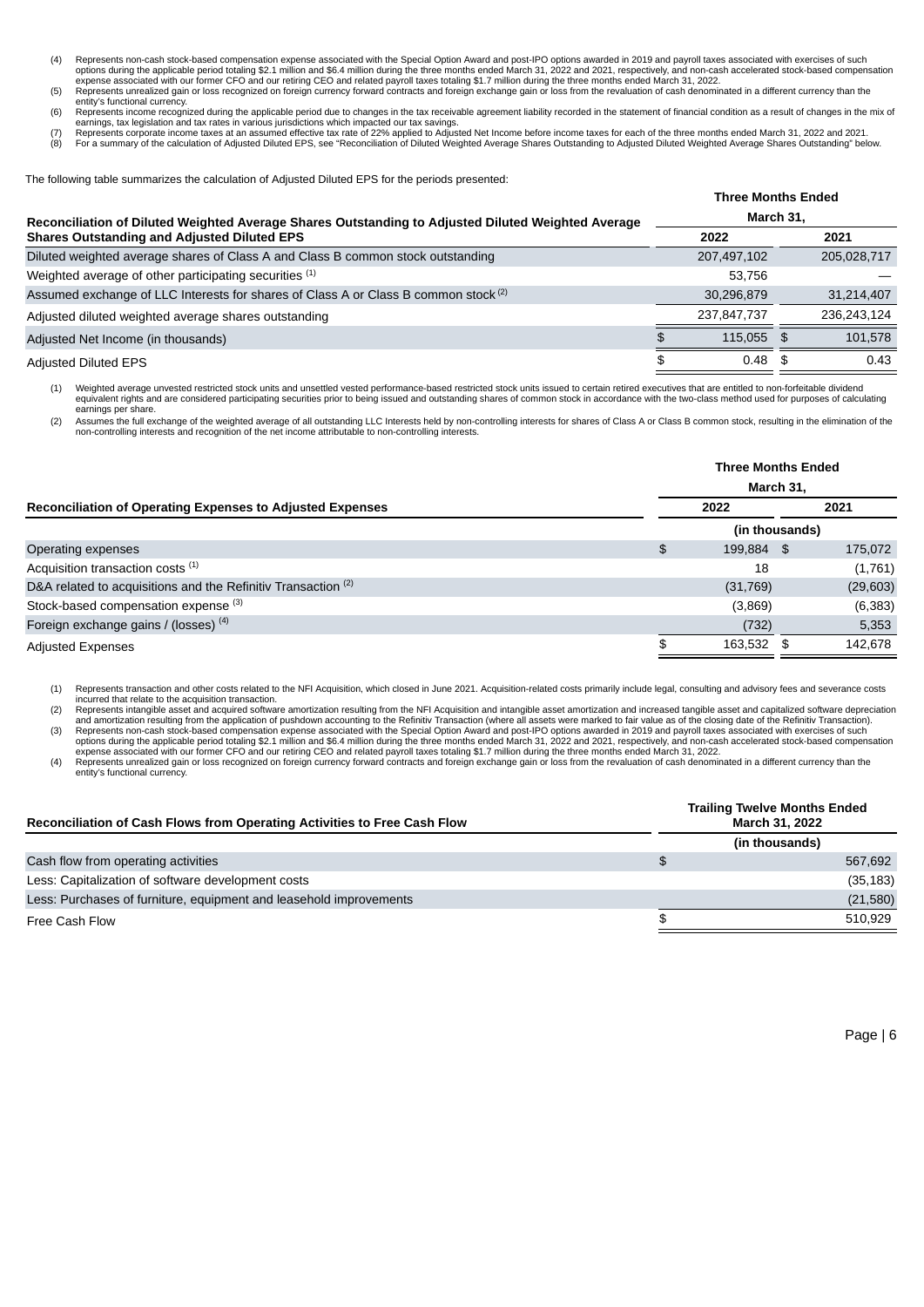#### **TRADEWEB MARKETS INC. BASIC AND DILUTED EPS CALCULATIONS (UNAUDITED) Dollars in Thousands, Except per Share Data**

The following table summarizes the basic and diluted earnings per share calculations for Tradeweb Markets Inc.:

|                                                                                                        |                                                       | <b>Three Months Ended</b><br>March 31, |  |  |
|--------------------------------------------------------------------------------------------------------|-------------------------------------------------------|----------------------------------------|--|--|
| EPS: Net income attributable to Tradeweb Markets Inc.                                                  | 2022                                                  | 2021                                   |  |  |
|                                                                                                        | (in thousands, except share and per<br>share amounts) |                                        |  |  |
| Numerator:                                                                                             |                                                       |                                        |  |  |
| Net income attributable to Tradeweb Markets Inc.                                                       | \$<br>82,965                                          | \$<br>67,859                           |  |  |
| Less: Distributed and undistributed earnings allocated to unvested RSUs and unsettled vested PRSUs (1) | (22)                                                  |                                        |  |  |
| Net income attributable to outstanding shares of Class A and Class B common stock - Basic and Diluted  | 82,943                                                | \$<br>67,859                           |  |  |
|                                                                                                        |                                                       |                                        |  |  |
| Denominator:                                                                                           |                                                       |                                        |  |  |
| Weighted average shares of Class A and Class B common stock outstanding - Basic                        | 204,061,347                                           | 199,064,607                            |  |  |
| Dilutive effect of PRSUs                                                                               | 770,765                                               | 1,832,308                              |  |  |
| Dilutive effect of options                                                                             | 2,322,027                                             | 3,851,594                              |  |  |
| Dilutive effect of RSUs                                                                                | 342,963                                               | 280,208                                |  |  |
| Weighted average shares of Class A and Class B common stock outstanding - Diluted                      | 207,497,102                                           | 205,028,717                            |  |  |
|                                                                                                        |                                                       |                                        |  |  |
| Earnings per share - Basic                                                                             | \$<br>$0.41$ \$                                       | 0.34                                   |  |  |
| Earnings per share - Diluted                                                                           | \$<br>0.40                                            | \$<br>0.33                             |  |  |

(1) During the three months ended March 31, 2022 and 2021, there was a total of 53,756 and none, respectively, weighted average unvested RSUs and unsettled vested PRSUs that were considered a<br>participating security for pur

#### **TRADEWEB MARKETS INC. REVENUES BY ASSET CLASS (UNAUDITED)**

|                        |                 | <b>Three Months Ended</b> |           |                 |                                |     |        |    |                                |    |              |          |            |  |
|------------------------|-----------------|---------------------------|-----------|-----------------|--------------------------------|-----|--------|----|--------------------------------|----|--------------|----------|------------|--|
|                        |                 |                           | March 31, |                 |                                |     |        |    |                                |    |              |          |            |  |
|                        |                 | 2022                      |           | 2021            |                                |     |        |    | \$ Change                      |    |              | % Change |            |  |
| <b>Revenues</b>        | <b>Variable</b> | Fixed                     |           | <b>Variable</b> |                                |     | Fixed  |    | <b>Variable</b>                |    | <b>Fixed</b> | Variable | Fixed      |  |
| (dollars in thousands) |                 |                           |           |                 |                                |     |        |    |                                |    |              |          |            |  |
| Rates                  | 103,389<br>\$   | \$                        | 56,950    | \$              | 89,651                         | \$  | 53,278 | \$ | 13,738                         | \$ | 3,672        | 15.3 %   | 6.9%       |  |
| Credit                 | 79.648          |                           | 6,670     |                 | 67,998                         |     | 6,370  |    | 11.650                         |    | 300          | 17.1 %   | 4.7 %      |  |
| Equities               | 24,151          |                           | 2,384     |                 | 15,980                         |     | 2,881  |    | 8,171                          |    | (497)        | 51.1%    | $(17.3)\%$ |  |
| <b>Money Markets</b>   | 7,274           |                           | 4.250     |                 | 6,713                          |     | 4,105  |    | 561                            |    | 145          | 8.4 %    | 3.5%       |  |
| <b>Market Data</b>     |                 |                           | 21,366    |                 | $\qquad \qquad \longleftarrow$ |     | 19,972 |    | $\qquad \qquad \longleftarrow$ |    | 1,394        |          | 7.0 %      |  |
| Other                  |                 |                           | 5,404     |                 |                                |     | 6,451  |    | —                              |    | (1,047)      |          | $(16.2)\%$ |  |
| Total revenue          | 214,462<br>\$   | \$.                       | 97,024    | \$.             | 180,342                        | \$. | 93,057 | \$ | 34,120                         | \$ | 3,967        | 18.9%    | 4.3 %      |  |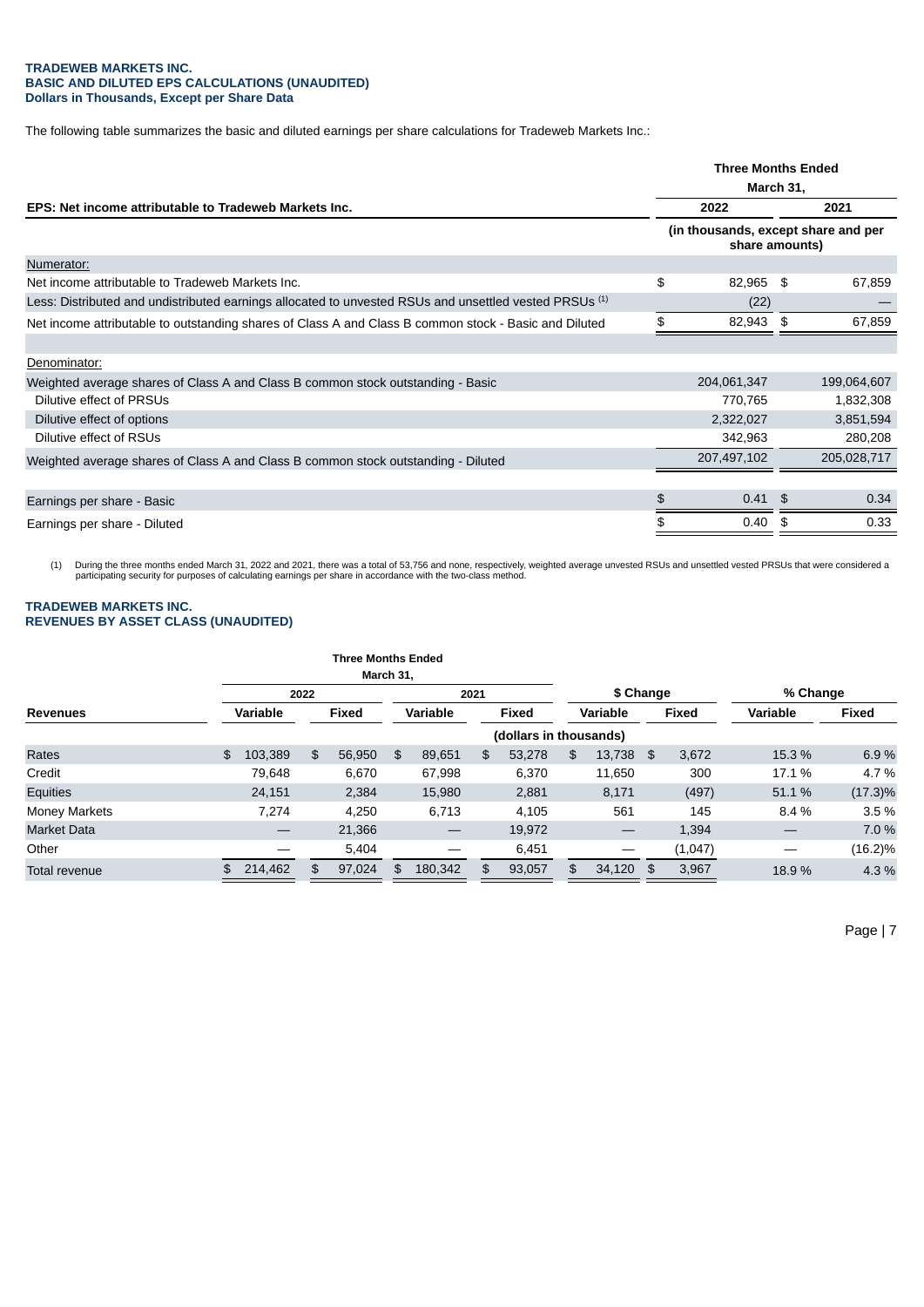#### **TRADEWEB MARKETS INC. AVERAGE VARIABLE FEES PER MILLION DOLLARS OF VOLUME (UNAUDITED)**

|                                                              |    | <b>Three Months Ended</b> |             |            |
|--------------------------------------------------------------|----|---------------------------|-------------|------------|
|                                                              |    | March 31,                 | YoY         |            |
|                                                              |    | 2022                      | 2021        | % Change   |
| Rates                                                        | \$ | $2.22$ \$                 | 2.19        | 1.3%       |
| Cash Rates                                                   | \$ | 2.05                      | \$<br>1.91  | 7.6 %      |
| <b>Rates Derivatives</b>                                     | \$ | $2.40$ \$                 | 2.56        | (6.4)%     |
| Swaps / Swaptions Tenor (greater than 1 year)                | \$ | $3.96$ \$                 | 3.90        | 1.7%       |
| Other Rates Derivatives <sup>(1)</sup>                       | \$ | $0.21$ \$                 | 0.26        | $(17.4)\%$ |
| <b>Credit</b>                                                | \$ | $38.51$ \$                | 40.81       | (5.6)%     |
| Cash Credit <sup>(2)</sup>                                   | \$ | 147.49 \$                 | 135.45      | 8.9%       |
| Credit Derivatives and U.S. Cash "EP"                        | \$ | $6.91$ \$                 | 6.33        | 9.1%       |
| <b>Equities</b>                                              | \$ | $18.10$ \$                | 16.05       | 12.8%      |
| <b>Cash Equities</b>                                         | \$ | 26.18                     | \$<br>23.63 | 10.8%      |
| <b>Equity Derivatives</b>                                    | \$ | $6.18$ \$                 | 6.46        | $(4.3)\%$  |
| <b>Money Markets (Cash)</b>                                  | \$ | $0.31$ \$                 | 0.31        | 0.7%       |
| <b>Total Fees per Million</b>                                | \$ | $2.93$ \$                 | 2.77        | 5.8%       |
| Total Fees per Million excluding Other Rates Derivatives (3) | \$ | $3.33$ \$                 | 3.05        | 9.2%       |

(1) Includes Swaps/Swaptions of tenor less than 1 year and Rates Futures.<br>(2) The "Cash Credit" category represents the "Credit" asset class excluding (1) Credit Derivatives and (2) U.S. High Grade and High Yield electroni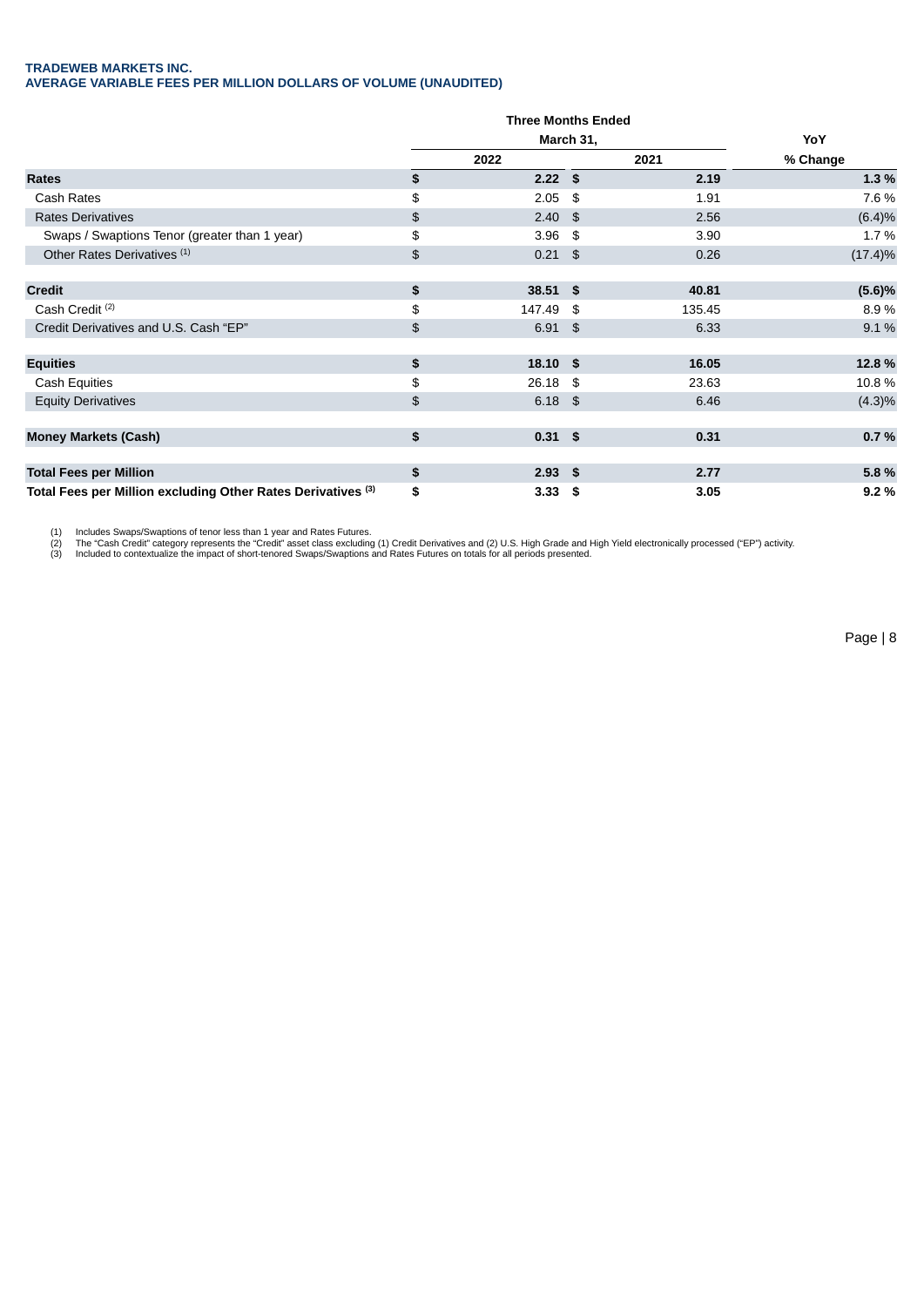#### **TRADEWEB MARKETS INC. AVERAGE DAILY VOLUME (UNAUDITED)**

|                                                                                                                                                                                                                                                                                                       |                              |                  | 2022 Q1                      | 2021 Q1            | YoY                          |             |
|-------------------------------------------------------------------------------------------------------------------------------------------------------------------------------------------------------------------------------------------------------------------------------------------------------|------------------------------|------------------|------------------------------|--------------------|------------------------------|-------------|
| <b>Asset Class</b>                                                                                                                                                                                                                                                                                    | <b>Product</b>               |                  | ADV (USD mm) Volume (USD mm) |                    | ADV (USD mm) Volume (USD mm) | <b>ADV</b>  |
| <b>Rates</b><br>Cash<br><b>U.S. Government Bonds</b><br><b>European Government Bonds</b><br>Mortgages<br><b>Other Government Bonds</b><br><b>Derivatives</b><br>Swaps/Swaptions $\geq 1Y$<br>Swaps/Swaptions < $1Y$<br><b>Futures</b>                                                                 |                              | \$<br>387,494 \$ | 24,059,807 \$                | 378,750 \$         | 23,169,513                   | 2.31 %      |
|                                                                                                                                                                                                                                                                                                       |                              | 149,564          | 9,272,977                    | 115,375            | 7,037,857                    | 29.63%      |
|                                                                                                                                                                                                                                                                                                       |                              | 38,940           | 2,453,215                    | 31,613             | 1,991,630                    | 23.18 %     |
|                                                                                                                                                                                                                                                                                                       |                              | 193,844          | 12,018,322                   | 226,368            | 13,808,465                   | $(14.37)\%$ |
|                                                                                                                                                                                                                                                                                                       | 5,146                        | 315,293          | 5,393                        | 331,561            | (4.59)%                      |             |
|                                                                                                                                                                                                                                                                                                       | 361,041                      | 22,531,757       | 287,477                      | 17,771,122         | 25.59 %                      |             |
|                                                                                                                                                                                                                                                                                                       | 210,550                      | 13,143,966       | 182,088                      | 11,262,405         | 15.63 %                      |             |
|                                                                                                                                                                                                                                                                                                       |                              | 148,430          | 9,260,040                    | 104,542            | 6,457,053                    | 41.98 %     |
|                                                                                                                                                                                                                                                                                                       | 2,060                        | 127,751          | 847                          | 51,663             | 143.31 %                     |             |
|                                                                                                                                                                                                                                                                                                       | <b>Total</b>                 | 748,535          | 46,591,564                   | 666,227            | 40,940,635                   | 12.35 %     |
| Cash<br><b>Credit</b><br>U.S. High Grade - Fully Electronic<br>U.S. High Grade - Electronically<br>Processed<br>U.S. High Yield - Fully Electronic<br>U.S. High Yield - Electronically<br>Processed<br>European Credit<br><b>Municipal Bonds</b><br><b>Chinese Bonds</b><br><b>Other Credit Bonds</b> |                              | 10,793           | 666,330                      | 10,383             | 632,811                      | 3.96 %      |
|                                                                                                                                                                                                                                                                                                       | 3,090                        | 191,562          | 2,864                        | 174,692            | 7.89 %                       |             |
|                                                                                                                                                                                                                                                                                                       | 2,838                        | 175,975          | 2,718                        | 165,769            | 4.44 %                       |             |
|                                                                                                                                                                                                                                                                                                       |                              | 776              | 48,086                       | 458                | 27,928                       | 69.40 %     |
|                                                                                                                                                                                                                                                                                                       | 410                          | 25,393           | 362                          | 22,058             | 13.26 %                      |             |
|                                                                                                                                                                                                                                                                                                       |                              | 2,085            | 131,336                      | 2,066              | 130,134                      | 0.92 %      |
|                                                                                                                                                                                                                                                                                                       |                              | 249              | 15,438                       | 204                | 12,465                       | 21.85 %     |
|                                                                                                                                                                                                                                                                                                       |                              | 1,252            | 72,641                       | 1,594              | 92,457                       | $(21.43)\%$ |
|                                                                                                                                                                                                                                                                                                       | 94                           | 5,898            | 118                          | 7,307              | $(20.10)\%$                  |             |
|                                                                                                                                                                                                                                                                                                       | <b>Derivatives</b>           | 22,420           | 1,401,929                    | 16,690             | 1,033,323                    | 34.34 %     |
| Swaps                                                                                                                                                                                                                                                                                                 | 22,420                       | 1,401,929        | 16,690                       | 1,033,323          | 34.34 %                      |             |
|                                                                                                                                                                                                                                                                                                       | <b>Total</b>                 | 33,214           | 2,068,259                    | 27,072             | 1,666,133                    | 22.69 %     |
| <b>Equities</b>                                                                                                                                                                                                                                                                                       | Cash                         | 12,766           | 795,177                      | 9,022              | 556,282                      | 41.50 %     |
| <b>Derivatives</b><br><b>Futures</b>                                                                                                                                                                                                                                                                  | U.S. ETFs                    | 9,050            | 561,084                      | 6,046              | 368,822                      | 49.67%      |
|                                                                                                                                                                                                                                                                                                       | European ETFs                | 3,716            | 234,094                      | 2,976              | 187,459                      | 24.88 %     |
|                                                                                                                                                                                                                                                                                                       |                              | 8,683            | 539,189                      | 7,154              | 439,390                      | 21.37 %     |
|                                                                                                                                                                                                                                                                                                       | Convertibles/Swaps/Options   | 3,370            | 209,391                      | 3,054              | 189,032                      | 10.35 %     |
|                                                                                                                                                                                                                                                                                                       | 5,314                        | 329,798          | 4,101                        | 250,358            | 29.57 %                      |             |
|                                                                                                                                                                                                                                                                                                       | <b>Total</b>                 | 21,449           | 1,334,366                    | 16,176             | 995,672                      | 32.59 %     |
| Money<br><b>Markets</b>                                                                                                                                                                                                                                                                               | Cash                         | 371,753          | 23,118,472                   | 349,517            | 21,474,112                   | 6.36 %      |
|                                                                                                                                                                                                                                                                                                       | Repurchase Agreements (Repo) | 353,995          | 22,017,086                   | 335,520            | 20,618,692                   | 5.51 %      |
|                                                                                                                                                                                                                                                                                                       | <b>Other Money Markets</b>   | 17,758           | 1,101,386                    | 13,996             | 855,420                      | 26.88 %     |
|                                                                                                                                                                                                                                                                                                       | <b>Total</b>                 | 371,753          | 23,118,472                   | 349,517            | 21,474,112                   | 6.36 %      |
|                                                                                                                                                                                                                                                                                                       |                              | ADV (USD mm)     | Volume (USD mm)              | ADV (USD mm)       | Volume (USD mm)              | YoY         |
|                                                                                                                                                                                                                                                                                                       | <b>Total</b>                 | \$<br>1,174,950  | l\$<br>73,112,661            | \$<br>1,058,992 \$ | 65,076,553                   | 10.95 %     |

To access historical traded volumes, go to https://www.tradeweb.com/newsroom/monthly-activity-reports/.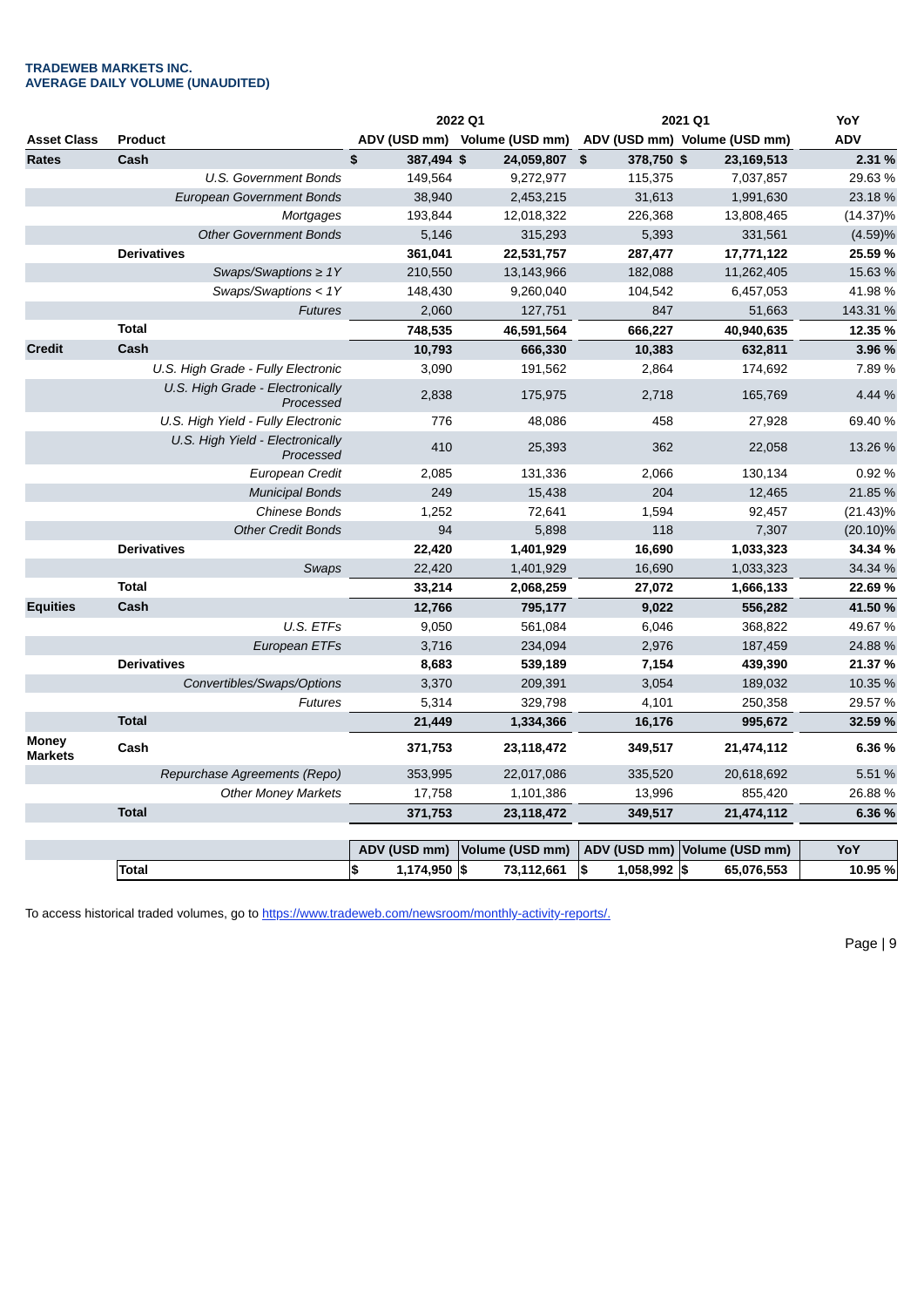#### **FORWARD-LOOKING STATEMENTS**

This release contains forward-looking statements within the meaning of the federal securities laws. Statements related to, among other things, our guidance, including full-year 2022 guidance, and future performance, the industry and markets in which we operate, our expectations, beliefs, plans, strategies, objectives, prospects and assumptions and future events are forward-looking statements.

We have based these forward-looking statements on our current expectations, assumptions, estimates and projections. While we believe these expectations, assumptions, estimates and projections are reasonable, such forward-looking statements are only predictions and involve known and unknown risks and uncertainties, many of which are beyond our control. These and other important factors, including those discussed under the heading "Risk Factors" in documents of Tradeweb Markets Inc. on file with or furnished to the SEC, may cause our actual results, performance or achievements to differ materially from those expressed or implied by these forward-looking statements. Given these risks and uncertainties, you are cautioned not to place undue reliance on such forward-looking statements. The forward-looking statements contained in this release are not guarantees of future performance and our actual results of operations, financial condition or liquidity, and the development of the industry and markets in which we operate, may differ materially from the forward-looking statements contained in this release. In addition, even if our results of operations, financial condition, or liquidity, and events in the industry and markets in which we operate, are consistent with the forward-looking statements contained in this release, they may not be predictive of results or developments in future periods. Any forward-looking statement that we make in this release speaks only as of the date of such statement. Except as required by law, we do not undertake any obligation to update or revise, or to publicly announce any update or revision to, any of the forward-looking statements, whether as a result of new information, future events or otherwise, after the date of this release.

#### **BASIS OF PRESENTATION**

Tradeweb Markets Inc. (unless the context otherwise requires, together with its subsidiaries, referred to as "we," "our," "Tradeweb," "Tradeweb Markets" or the "Company") closed its IPO on April 8, 2019. As a result of certain reorganization transactions (the "Reorganization Transactions") completed in connection with the IPO, on April 4, 2019, Tradeweb Markets Inc. became a holding company whose only material assets consist of its equity interest in Tradeweb Markets LLC ("TWM LLC") and related deferred tax assets. As the sole manager of TWM LLC, Tradeweb Markets Inc. operates and controls all of the business and affairs of TWM LLC and, through TWM LLC and its subsidiaries, conducts its business. As a result of this control, and because Tradeweb Markets Inc. has a substantial financial interest in TWM LLC, Tradeweb Markets Inc. consolidates the financial results of TWM LLC and its subsidiaries.

Numerical figures included in this release have been subject to rounding adjustments and as a result totals may not be the arithmetic aggregation of the amounts that precede them and figures expressed as percentages may not total 100%.

Please refer to the Company's previously filed Annual Report on Form 10-K for capitalized terms not otherwise defined herein.

#### **TRADEWEB SOCIAL MEDIA**

Investors and others should note that Tradeweb Markets announces material financial and operational information using its investor relations website, press releases, SEC filings and public conference calls and webcasts. Information about Tradeweb Markets, its business and its results of operations may also be announced by posts on the Company's accounts on the following social media channels: Instagram, LinkedIn and Twitter. The information that we post through these social media channels may be deemed material. As a result, we encourage investors, the media, and others interested in Tradeweb Markets to monitor these social media channels in addition to following our press releases, SEC filings and public conference calls and webcasts. These social media channels may be updated from time to time on our investor relations website.